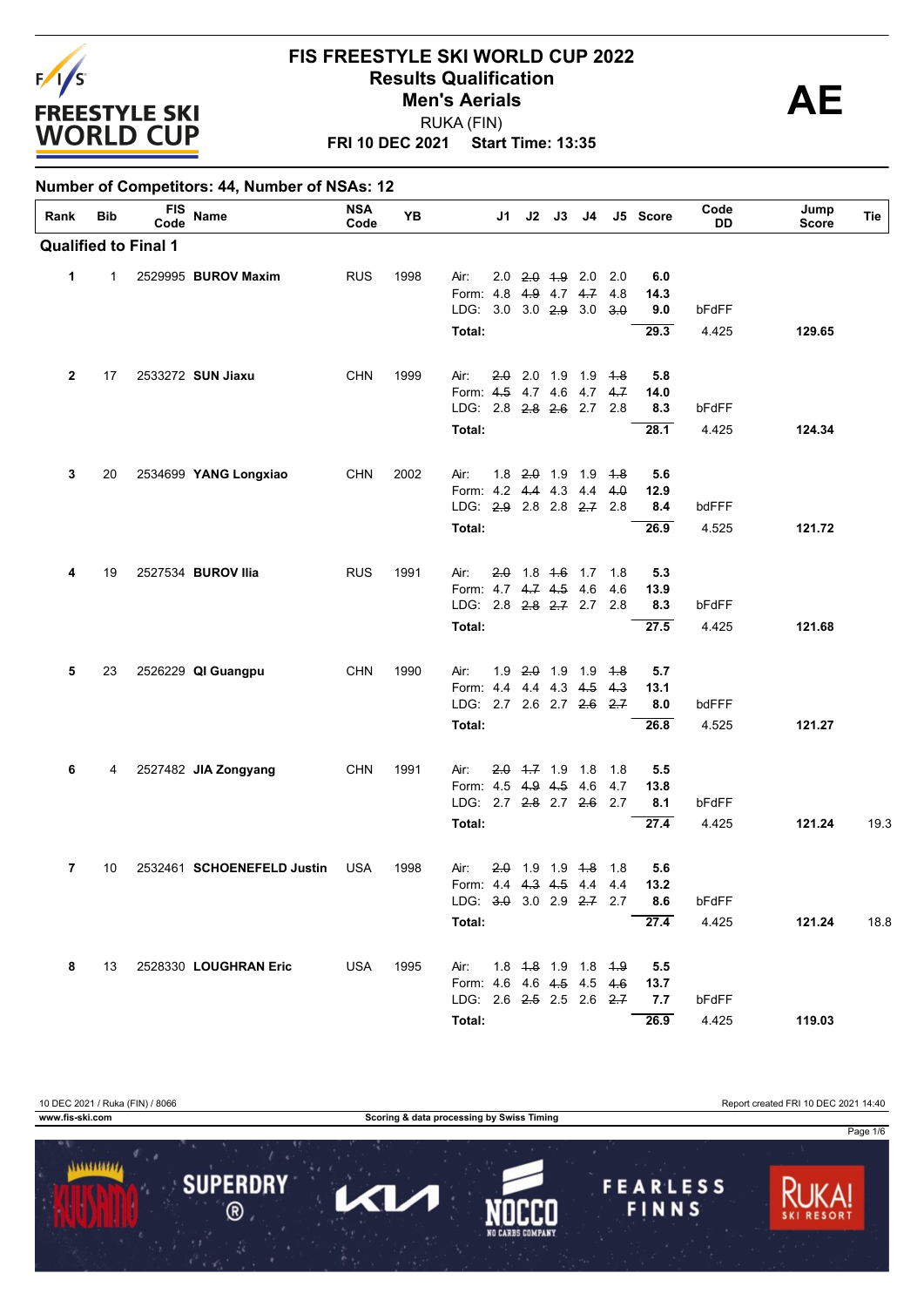

**FRI 10 DEC 2021 Start Time: 13:35** RUKA (FIN)

| Rank                 | Bib | <b>FIS</b><br>Code | Name                       | <b>NSA</b><br>Code | YB   | J1                              | J2                  | J3         | J4  |     | J5 Score | Code<br>DD | Jump<br>Score | Tie             |
|----------------------|-----|--------------------|----------------------------|--------------------|------|---------------------------------|---------------------|------------|-----|-----|----------|------------|---------------|-----------------|
| 9                    | 14  |                    | 2534531 KOTOVSKYI Dmytro   | <b>UKR</b>         | 2001 | Air:                            | $4.7$ 2.0 $2.0$     |            | 1.9 | 1.9 | 5.8      |            |               |                 |
|                      |     |                    |                            |                    |      | Form: 4.2                       |                     | $4.4$ 4.6  | 4.5 | 4.5 | 13.4     |            |               |                 |
|                      |     |                    |                            |                    |      | LDG: 2.4 2.3 2.5 2.5            |                     |            |     | 2.5 | 7.4      | bFdFF      |               |                 |
|                      |     |                    |                            |                    |      | Total:                          |                     |            |     |     | 26.6     | 4.425      | 117.70        |                 |
| 10                   | 6   |                    | 2528969 NIKITIN Stanislav  | <b>RUS</b>         | 1995 | Air:                            | 4.5 1.7 4.9 1.7 1.7 |            |     |     | 5.1      |            |               |                 |
|                      |     |                    |                            |                    |      | Form: 4.3 4.2 4.6               |                     |            | 4.5 | 4.6 | 13.4     |            |               |                 |
|                      |     |                    |                            |                    |      | LDG: 2.4 2.6 2.8 2.6            |                     |            |     | 2.7 | 7.9      | bFdFF      |               |                 |
|                      |     |                    |                            |                    |      | Total:                          |                     |            |     |     | 26.4     | 4.425      | 116.82        |                 |
| 11                   | 5   |                    | 2532095 KHASHYRBAYEV       | KAZ                | 2003 | Air:                            | $1.8$ 2.0 $2.0$ 1.8 |            |     | 4.8 | 5.6      |            |               |                 |
|                      |     |                    | Sherzod                    |                    |      | Form: 4.6 4.7 4.7 4.5           |                     |            |     | 4.6 | 13.9     |            |               |                 |
|                      |     |                    |                            |                    |      | LDG: 2.4 2.4 2.1 2.2 4.9        |                     |            |     |     | 6.7      | bFdFF      |               |                 |
|                      |     |                    |                            |                    |      | Total:                          |                     |            |     |     | 26.2     | 4.425      | 115.93        |                 |
| 12                   | 12  |                    | 2532149 DRABIANKOU Ihar    | <b>BLR</b>         | 2001 | 1.6<br>Air:                     |                     | $1.9$ 1.8  | 4.9 | 4.6 | 5.3      |            |               |                 |
|                      |     |                    |                            |                    |      | Form: 4.1 4.3 4.4               |                     |            | 4.4 | 4.1 | 12.8     |            |               |                 |
|                      |     |                    |                            |                    |      | LDG: 2.4 2.6 2.7 2.7            |                     |            |     | 2.7 | 8.0      | bFdFF      |               |                 |
|                      |     |                    |                            |                    |      | Total:                          |                     |            |     |     | 26.1     | 4.425      | 115.49        |                 |
| <b>Not Qualified</b> |     |                    |                            |                    |      |                                 |                     |            |     |     |          |            |               |                 |
| 13                   | 36  |                    | 2529111 GYGAX Nicolas      | SUI                | 1996 | Air:                            | $-1.7$ $-1.9$ 1.8   |            | 1.8 | 1.8 | 5.4      |            |               |                 |
|                      |     |                    |                            |                    |      | Form: 4.5 4.6 4.6 4.5           |                     |            |     | 4.4 | 13.6     |            |               |                 |
|                      |     |                    |                            |                    |      | LDG: 2.3 2.4 2.4 2.2            |                     |            |     | 2.3 | 7.0      | bFdFF      |               |                 |
|                      |     |                    |                            |                    |      | Total:                          |                     |            |     |     | 26.0     | 4.425      | 115.05        | 19 <sub>c</sub> |
| 14                   | 44  |                    | 2530243 OKIPNIUK Oleksandr | <b>UKR</b>         | 1998 | Air:                            | 1.7 1.8 4.9 1.8 4.7 |            |     |     | 5.3      |            |               |                 |
|                      |     |                    |                            |                    |      | Form: 4.4 4.5 4.6 4.5           |                     |            |     | 4.5 | 13.5     |            |               |                 |
|                      |     |                    |                            |                    |      | LDG: 2.4 2.4 <del>2.7</del> 2.4 |                     |            |     | 2.2 | 7.2      | bFdFF      |               |                 |
|                      |     |                    |                            |                    |      | Total:                          |                     |            |     |     | 26.0     | 4.425      | 115.05        | 18.8            |
| 15                   | 21  |                    | 2528333 PUZDERKO Mykola    | <b>UKR</b>         | 1990 | 1.8<br>Air:                     |                     | $-4.9$ 1.9 | 1.8 | 4.7 | 5.5      |            |               |                 |
|                      |     |                    |                            |                    |      | Form: 4.0 4.1 4.2 4.1           |                     |            |     | 3.7 | 12.2     |            |               |                 |
|                      |     |                    |                            |                    |      | LDG: 2.8 2.8 2.9 2.7 2.7        |                     |            |     |     | 8.3      | bFdFF      |               |                 |
|                      |     |                    |                            |                    |      | Total:                          |                     |            |     |     | 26.0     | 4.425      | 115.05        | 17.7            |
| 16                   | 22  |                    | 2484526 GUSTIK Maksim      | <b>BLR</b>         | 1988 | Air:                            | 4.6 4.4 1.5 1.6 1.6 |            |     |     | 4.7      |            |               |                 |
|                      |     |                    |                            |                    |      | Form: 4.3 3.9 4.0 4.0 3.8       |                     |            |     |     | 11.9     |            |               |                 |
|                      |     |                    |                            |                    |      | LDG: 2.8 2.8 2.7 2.8 2.8        |                     |            |     |     | 8.4      | bFdFF      |               |                 |
|                      |     |                    |                            |                    |      | Total:                          |                     |            |     |     | 25.0     | 4.425      | 110.62        |                 |

10 DEC 2021 / Ruka (FIN) / 8066 Report created FRI 10 DEC 2021 14:40

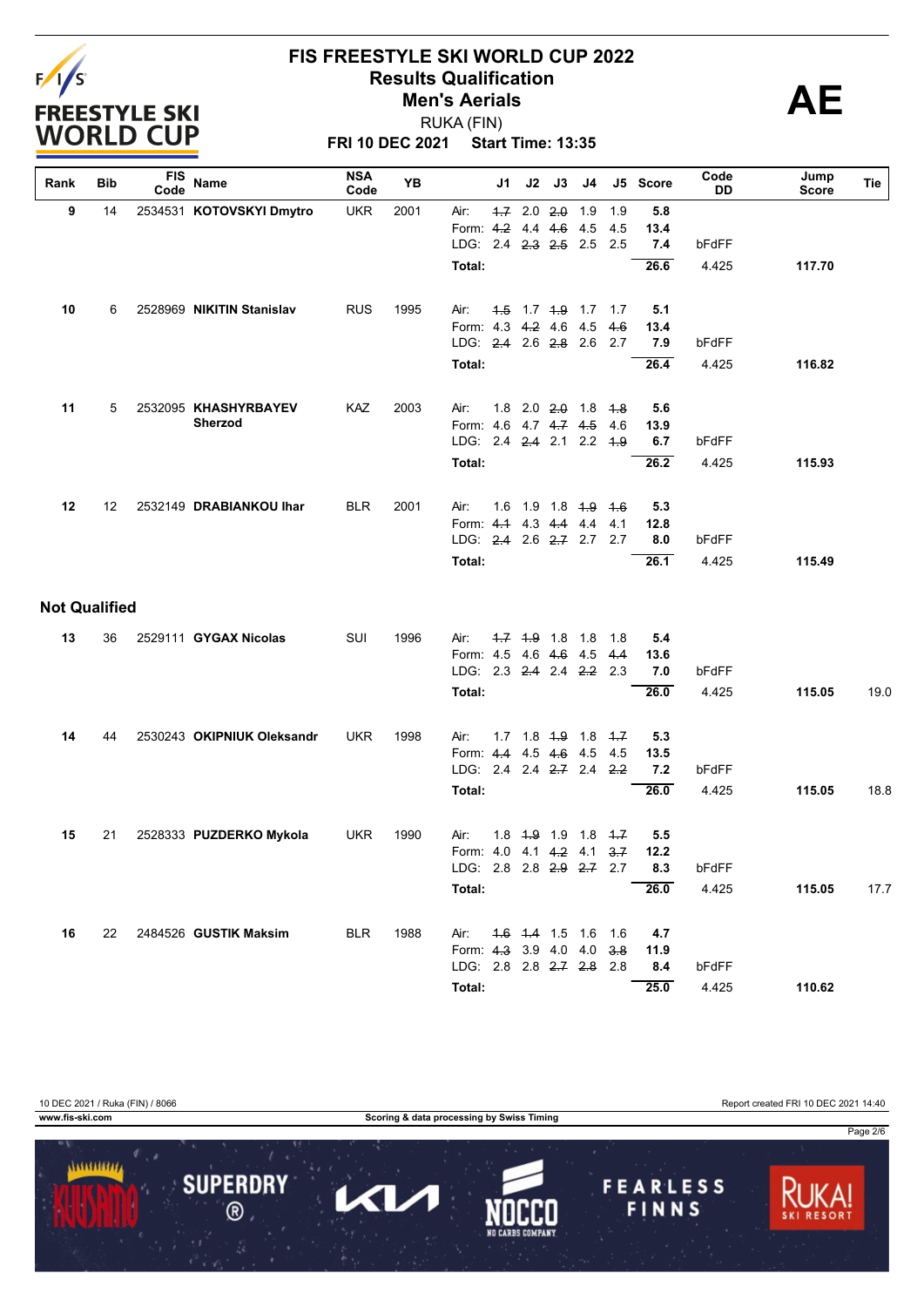

**FRI 10 DEC 2021 Start Time: 13:35** RUKA (FIN)

| Rank | Bib | <b>FIS</b><br>Code | Name                            | <b>NSA</b><br>Code | YB   |                                                                             | J1            | J2 | J3                  | J4                                        |      | J5 Score   | Code<br>DD | Jump<br><b>Score</b> | Tie |
|------|-----|--------------------|---------------------------------|--------------------|------|-----------------------------------------------------------------------------|---------------|----|---------------------|-------------------------------------------|------|------------|------------|----------------------|-----|
| 17   | 8   |                    | 2535429 FONTAINE Miha           | CAN                | 2004 | Air:                                                                        | 1.9           |    | $2.0$ 1.9           | 1.8                                       | $+7$ | 5.6        |            |                      |     |
|      |     |                    |                                 |                    |      | Form: 4.6                                                                   |               |    | 4.5 4.5             | 4.2                                       | 4.3  | 13.3       |            |                      |     |
|      |     |                    |                                 |                    |      | LDG: 2.8 2.9 2.8 2.9                                                        |               |    |                     |                                           | 3.0  | 8.6        | bdFdF      |                      |     |
|      |     |                    |                                 |                    |      | Total:                                                                      |               |    |                     |                                           |      | 27.5       | 3.900      | 107.25               |     |
| 18   | 26  |                    | 2530617 LILLIS Christopher      | <b>USA</b>         | 1998 | Air:                                                                        |               |    |                     | 1.6 4.5 1.8 1.7 4.8                       |      | 5.1        |            |                      |     |
|      |     |                    |                                 |                    |      | Form: 4.2 4.2 4.2 4.5                                                       |               |    |                     |                                           | 4.6  | 12.9       |            |                      |     |
|      |     |                    |                                 |                    |      | LDG: 2.0 2.0 2.0 2.0 2.2                                                    |               |    |                     |                                           |      | 6.0        | bFdFF      |                      |     |
|      |     |                    |                                 |                    |      | <b>Total:</b>                                                               |               |    |                     |                                           |      | 24.0       | 4.425      | 106.20               |     |
| 19   | 15  |                    | 2535295 NADEAU Emile            | CAN                | 2004 |                                                                             |               |    |                     | <del>1.8</del> 1.7 1.8 1.7 <del>1.6</del> |      | 5.2        |            |                      |     |
|      |     |                    |                                 |                    |      | Air:<br>Form: 4.4 4.6 4.3 4.3                                               |               |    |                     |                                           | 4.5  | 13.2       |            |                      |     |
|      |     |                    |                                 |                    |      | LDG: 2.7 2.5 2.6 2.5                                                        |               |    |                     |                                           | 2.5  | 7.6        | bdFdF      |                      |     |
|      |     |                    |                                 |                    |      | <b>Total:</b>                                                               |               |    |                     |                                           |      | 26.0       | 3.900      | 101.40               |     |
|      |     |                    |                                 |                    |      |                                                                             |               |    |                     |                                           |      |            |            |                      |     |
| 20   | 3   |                    | 2533607 WERNER Pirmin           | SUI                | 2000 | Air:                                                                        |               |    | $1.3$ 1.5 $1.6$ 1.6 |                                           | 1.4  | 4.5        |            |                      |     |
|      |     |                    |                                 |                    |      | Form: 3.8 2.9 3.8 3.4<br>LDG: 2.6 3.0 2.6 2.8                               |               |    |                     |                                           | 3.0  | 10.2       |            |                      |     |
|      |     |                    |                                 |                    |      |                                                                             |               |    |                     |                                           | 2.8  | 8.2        | bFdFF      |                      |     |
|      |     |                    |                                 |                    |      | <b>Total:</b>                                                               |               |    |                     |                                           |      | 22.9       | 4.425      | 101.33               |     |
| 21   | 31  |                    | 2534532 KUSHNIR Volodymyr       | <b>UKR</b>         | 2003 | Air:                                                                        | $4.6^{\circ}$ |    | $1.7$ $4.8$ $1.8$   |                                           | 1.8  | 5.3        |            |                      |     |
|      |     |                    |                                 |                    |      | Form: 4.3 4.4 4.4 4.5                                                       |               |    |                     |                                           | -4.5 | 13.2       |            |                      |     |
|      |     |                    |                                 |                    |      | LDG: 2.2 2.3 2.1 2.2 2.0                                                    |               |    |                     |                                           |      | 6.5        | bFFF       |                      |     |
|      |     |                    |                                 |                    |      | <b>Total:</b>                                                               |               |    |                     |                                           |      | 25.0       | 4.050      | 101.25               |     |
| 22   | 43  |                    | 2535398 PRIMEAU Victor          | CAN                | 2003 | Air:                                                                        |               |    |                     | $4.5$ 1.7 $2.0$ 1.9                       | 2.0  | 5.6        |            |                      |     |
|      |     |                    |                                 |                    |      | Form: 4.3 4.5 4.7 4.7                                                       |               |    |                     |                                           | 4.9  | 13.9       |            |                      |     |
|      |     |                    |                                 |                    |      | LDG: 2.6 2.8 2.8 2.8                                                        |               |    |                     |                                           | 3.0  | 8.4        | bdFF       |                      |     |
|      |     |                    |                                 |                    |      | Total:                                                                      |               |    |                     |                                           |      | 27.9       | 3.525      | 98.34                |     |
| 23   | 18  |                    | 2534965 KUZNIETSOV Maksym       | <b>UKR</b>         | 2004 | Air:                                                                        |               |    | $4.6$ 1.8 1.7 $4.8$ |                                           | 1.7  | 5.2        |            |                      |     |
|      |     |                    |                                 |                    |      | Form: 4.2 4.3 4.2 4.3                                                       |               |    |                     |                                           | 4.2  | 12.7       |            |                      |     |
|      |     |                    |                                 |                    |      | LDG: 2.4 1.9 2.1 2.1                                                        |               |    |                     |                                           | $+9$ | 6.1        | bFFF       |                      |     |
|      |     |                    |                                 |                    |      | Total:                                                                      |               |    |                     |                                           |      | 24.0       | 4.050      | 97.20                |     |
| 24   |     |                    | 2 2532120 ROTH Noe              | SUI                | 2000 |                                                                             |               |    |                     |                                           |      | 4.8        |            |                      |     |
|      |     |                    |                                 |                    |      | Air:<br>Form: 3-8 41 41 39                                                  |               |    |                     | 4.3 1.4 4.9 1.7 1.7                       | 4.2  | 12.1       |            |                      |     |
|      |     |                    |                                 |                    |      | LDG: 1.7 1.6 <del>1.8</del> 1.7 <del>1.6</del>                              |               |    |                     |                                           |      | 5.0        | bFdFF      |                      |     |
|      |     |                    |                                 |                    |      | Total:                                                                      |               |    |                     |                                           |      | 21.9       | 4.425      | 96.90                |     |
|      |     |                    |                                 |                    |      |                                                                             |               |    |                     |                                           |      |            |            |                      |     |
| 25   | 7   |                    | 2472951 ABRAMENKO Oleksandr UKR |                    | 1988 | Air: .                                                                      |               |    |                     | 4.4 1.6 4.8 1.6 1.6                       |      | 4.8        |            |                      |     |
|      |     |                    |                                 |                    |      | Form: 3.1 2.8 3.4 3.5 3.4<br>LDG: 2.4 <del>2.5</del> 2.3 <del>2.2</del> 2.2 |               |    |                     |                                           |      | 9.9<br>6.9 | bFdFF      |                      |     |
|      |     |                    |                                 |                    |      |                                                                             |               |    |                     |                                           |      |            |            |                      |     |
|      |     |                    |                                 |                    |      | Total:                                                                      |               |    |                     |                                           |      | 21.6       | 4.425      | 95.58                |     |

10 DEC 2021 / Ruka (FIN) / 8066 Report created FRI 10 DEC 2021 14:40 **www.fis-ski.com Scoring & data processing by Swiss Timing** Page 3/6........... **SUPERDRY FEARLESS** Π  $\mathbf{Z}$  $\circledR$ FINNS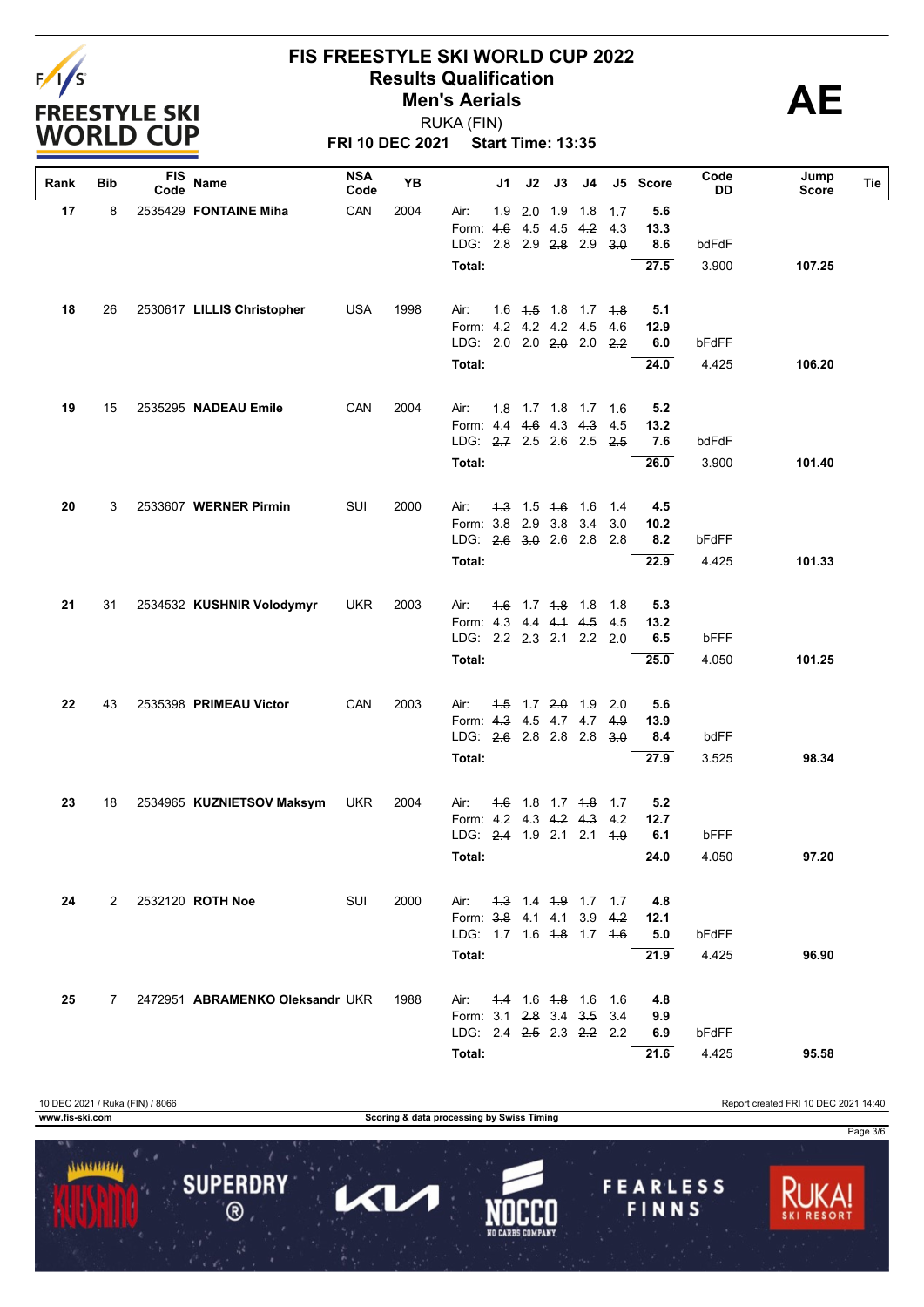

**FRI 10 DEC 2021 Start Time: 13:35** RUKA (FIN)

| Rank | Bib | <b>FIS</b><br>Code | Name                            | <b>NSA</b><br>Code | YB   |                           | J1            | J2 | J3                      | J4                         |       | J5 Score | Code<br>DD | Jump<br>Score | Tie |
|------|-----|--------------------|---------------------------------|--------------------|------|---------------------------|---------------|----|-------------------------|----------------------------|-------|----------|------------|---------------|-----|
| 26   | 35  |                    | 2535394 DUCHAINE Alexandre      | CAN                | 2004 | Air:                      |               |    | $1.7$ $1.8$ $4.7$ $1.8$ |                            | 2.0   | 5.3      |            |               |     |
|      |     |                    |                                 |                    |      | Form: 4.3                 |               |    | 4.6 4.3 4.3             |                            | 4.5   | 13.1     |            |               |     |
|      |     |                    |                                 |                    |      | LDG: 4.6 4.9 1.7 1.7 1.8  |               |    |                         |                            |       | 5.2      | bdFdF      |               |     |
|      |     |                    |                                 |                    |      | Total:                    |               |    |                         |                            |       | 23.6     | 3.900      | 92.04         |     |
| 27   | 32  |                    | 2537283 NOEL Anthony            | CAN                | 2004 | Air:                      | $4.6^{\circ}$ |    |                         | 1.6 <del>1.9</del> 1.7 1.9 |       | 5.2      |            |               |     |
|      |     |                    |                                 |                    |      | Form: 4.2 4.2 4.4 4.2     |               |    |                         |                            | 4.3   | 12.6     |            |               |     |
|      |     |                    |                                 |                    |      | LDG: 2.9 2.6 2.8 2.6 2.7  |               |    |                         |                            |       | 8.1      | bFdF       |               |     |
|      |     |                    |                                 |                    |      | Total:                    |               |    |                         |                            |       | 25.9     | 3.525      | 91.29         |     |
| 28   | 37  |                    | 2529117 WALLACE Lloyd           | <b>GBR</b>         | 1995 | Air:                      |               |    |                         | 4.6 1.8 4.8 1.8 1.7        |       | 5.3      |            |               |     |
|      |     |                    |                                 |                    |      | Form: 4.3 4.5 4.5         |               |    |                         | 4.4                        | 4.2   | 13.2     |            |               |     |
|      |     |                    |                                 |                    |      | LDG: 1.3 4.5 1.4 4.4 1.2  |               |    |                         |                            |       | 3.9      | bFFF       |               |     |
|      |     |                    |                                 |                    |      | Total:                    |               |    |                         |                            |       | 22.4     | 4.050      | 90.72         |     |
| 29   | 41  |                    | 2532857 IVANOV Roman            | KAZ                | 2001 | Air:                      |               |    |                         | 1.5 4.5 1.6 1.8 4.8        |       | 4.9      |            |               |     |
|      |     |                    |                                 |                    |      | Form: 3.8 3.9 3.8 4.2     |               |    |                         |                            | 4.4   | 11.9     |            |               |     |
|      |     |                    |                                 |                    |      | LDG: 2.6 2.5 2.4 2.7 2.5  |               |    |                         |                            |       | 7.6      | bdFF       |               |     |
|      |     |                    |                                 |                    |      | Total:                    |               |    |                         |                            |       | 24.4     | 3.525      | 86.01         |     |
| 30   | 46  |                    | 2530049 NOVAK Nicholas          | <b>CZE</b>         | 1996 | Air:                      |               |    | 4.5 1.7 4.8 1.6         |                            | 1.6   | 4.9      |            |               |     |
|      |     |                    |                                 |                    |      | Form: 3.5 4.0 3.7 3.5     |               |    |                         |                            | 3.8   | 11.0     |            |               |     |
|      |     |                    |                                 |                    |      | LDG: 1.7 4–7 1.7 1.6      |               |    |                         |                            | - 4.5 | 5.0      | bFFF       |               |     |
|      |     |                    |                                 |                    |      | Total:                    |               |    |                         |                            |       | 20.9     | 4.050      | 84.64         |     |
| 31   | 24  |                    | 2531443 DZIK Pavel              | <b>BLR</b>         | 1998 | Air:                      |               |    |                         | $4.3$ 1.7 1.7 $4.7$ 1.5    |       | 4.9      |            |               |     |
|      |     |                    |                                 |                    |      | Form: 4.1 4.3 3.9         |               |    |                         | 4.2                        | 4.1   | 12.4     |            |               |     |
|      |     |                    |                                 |                    |      | LDG: $0.4$ $0.5$ 0.5 0.5  |               |    |                         |                            | 0.4   | 1.4      | bFdFF      |               |     |
|      |     |                    |                                 |                    |      | Total:                    |               |    |                         |                            |       | 18.7     | 4.425      | 82.74         |     |
| 32   | 47  |                    | 2533606 SCHAEDLER Andrin        | SUI                | 2000 | Air:                      |               |    | $1.7$ 1.7 1.7 $1.8$     |                            | 1.7   | 5.1      |            |               |     |
|      |     |                    |                                 |                    |      | Form: 4.4 4.4 4.5 4.3     |               |    |                         |                            | 4.5   | 13.3     |            |               |     |
|      |     |                    |                                 |                    |      | LDG: 0.7 0.7 0.7 0.6      |               |    |                         |                            | 0.6   | 2.0      | bFFF       |               |     |
|      |     |                    |                                 |                    |      | Total:                    |               |    |                         |                            |       | 20.4     | 4.050      | 82.62         |     |
| 33   | 9   |                    | 2530407 WANG Xindi              | <b>CHN</b>         | 1995 | Air:                      |               |    |                         | 4.3 1.4 4.8 1.6 1.5        |       | 4.5      |            |               |     |
|      |     |                    |                                 |                    |      | Form: 3.7 3.7 4.3 3.8     |               |    |                         |                            | 4.1   | 11.6     |            |               |     |
|      |     |                    |                                 |                    |      | LDG: 0.7 0.7 1.0 0.9 0.8  |               |    |                         |                            |       | 2.4      | bFdFF      |               |     |
|      |     |                    |                                 |                    |      | Total:                    |               |    |                         |                            |       | 18.5     | 4.425      | 81.86         |     |
| 34   | 11  |                    | 2530641 MAZURKEVICH Dzmitry BLR |                    | 1998 | Air:                      |               |    |                         | 4.4 1.1 1.3 4.4 1.2        |       | 3.6      |            |               |     |
|      |     |                    |                                 |                    |      | Form: 2.6 2.6 2.8 2.6 2.6 |               |    |                         |                            |       | 7.8      |            |               |     |
|      |     |                    |                                 |                    |      | LDG: 2.7 2.8 2.5 2.7 2.8  |               |    |                         |                            |       | 8.2      | bLdFF      |               |     |
|      |     |                    |                                 |                    |      | Total:                    |               |    |                         |                            |       | 19.6     | 4.175      | 81.83         |     |

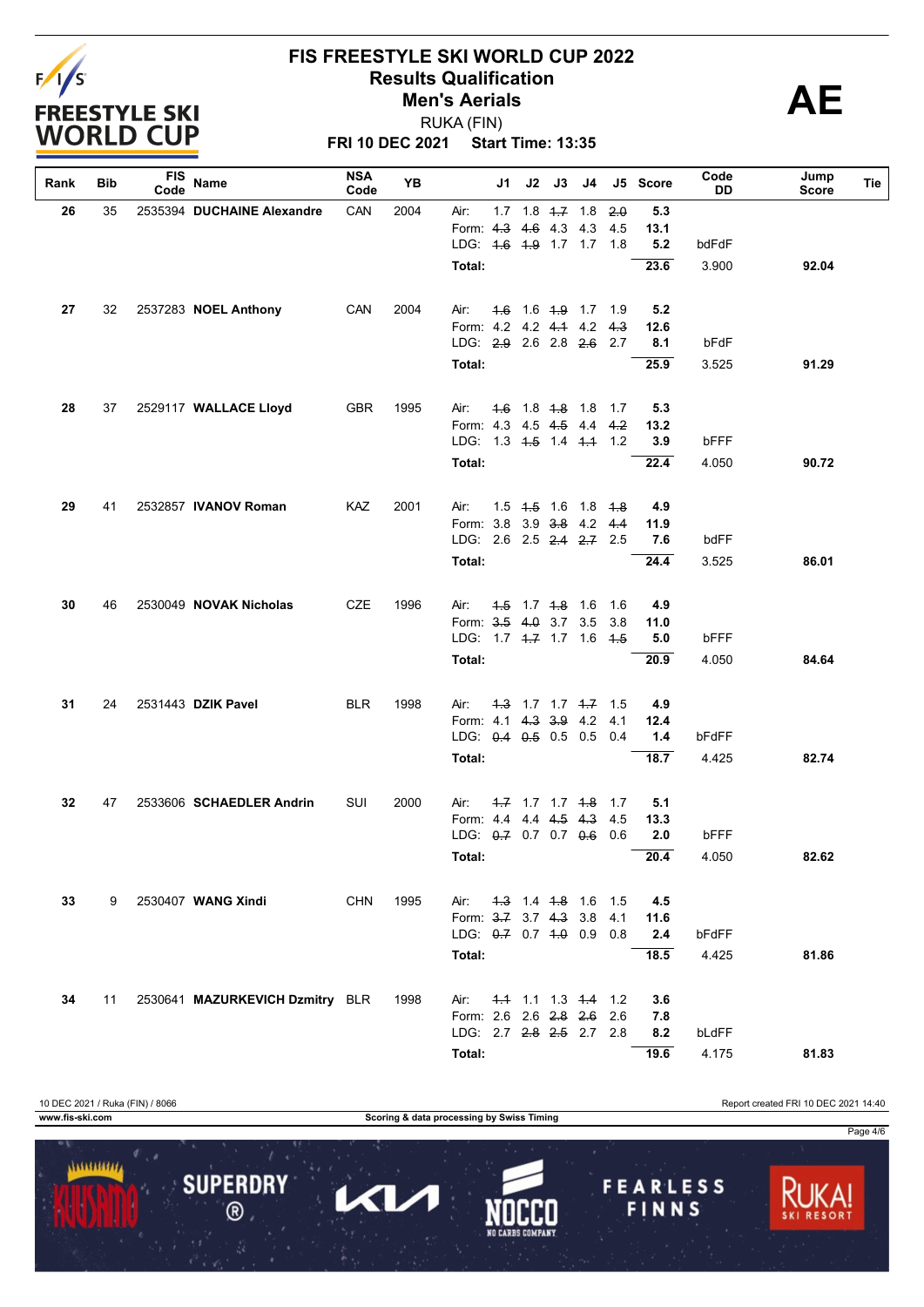

**FRI 10 DEC 2021 Start Time: 13:35** RUKA (FIN)

| Rank | Bib | FIS<br>Code | Name                             | <b>NSA</b><br>Code | <b>YB</b> |                                                 | J1   | J2 | J3                  | J4                                        |               | J5 Score    | Code<br>DD | Jump<br>Score | Tie |
|------|-----|-------------|----------------------------------|--------------------|-----------|-------------------------------------------------|------|----|---------------------|-------------------------------------------|---------------|-------------|------------|---------------|-----|
| 35   | 29  |             | 2534548 MARTINEAU Nicolas        | CAN                | 2002      | Air:                                            | $+2$ |    |                     | 1.3 1.5 $+7$                              | 1.5           | 4.3         |            |               |     |
|      |     |             |                                  |                    |           | Form: 3.7 3.5 4.0 3.3                           |      |    |                     |                                           | 3.9           | 11.1        |            |               |     |
|      |     |             |                                  |                    |           | LDG: 2.4 2.2 2.2 2.4                            |      |    |                     |                                           | 2.6           | 7.0         | bdFF       |               |     |
|      |     |             |                                  |                    |           | Total:                                          |      |    |                     |                                           |               | 22.4        | 3.525      | 78.96         |     |
|      |     |             |                                  |                    |           |                                                 |      |    |                     |                                           |               |             |            |               |     |
| 36   | 34  |             | 2533764 IGARASHI Haruto          | <b>JPN</b>         | 2002      | Air:                                            |      |    | $-4.4$ 1.5 $+7$ 1.6 |                                           | 1.7           | 4.8         |            |               |     |
|      |     |             |                                  |                    |           | Form: 3.9 4.1 4.1 4.0                           |      |    |                     |                                           | 4.4           | 12.2        |            |               |     |
|      |     |             |                                  |                    |           | LDG: 4.9 1.7 4.4 1.8                            |      |    |                     |                                           | 1.5           | 5.0         | bFdF       |               |     |
|      |     |             |                                  |                    |           | Total:                                          |      |    |                     |                                           |               | 22.0        | 3.525      | 77.55         |     |
|      |     |             |                                  |                    |           |                                                 |      |    |                     |                                           |               |             |            |               |     |
| 37   | 40  |             | 2527645 HLADCHENKA Stanislau BLR |                    | 1994      | Air:                                            |      |    |                     | 1.5 <del>1.5</del> 1.6 <del>1.6</del> 1.6 |               | 4.7         |            |               |     |
|      |     |             |                                  |                    |           | Form: 3.7 3.5 3.6 4.1<br>LDG: $0.7$ 0.7 4.0 1.0 |      |    |                     |                                           | 4.0<br>$-1.0$ | 11.3<br>2.7 | bFFF       |               |     |
|      |     |             |                                  |                    |           |                                                 |      |    |                     |                                           |               |             |            |               |     |
|      |     |             |                                  |                    |           | Total:                                          |      |    |                     |                                           |               | 18.7        | 4.050      | 75.73         |     |
| 38   | 27  |             | 2534669 KRUEGER Derek            | <b>USA</b>         | 2003      | Air:                                            |      |    | $1.4$ 1.6 $1.7$ 1.6 |                                           | 1.7           | 4.9         |            |               |     |
|      |     |             |                                  |                    |           | Form: 3.8 4.1 4.1 3.8 4.2                       |      |    |                     |                                           |               | 12.0        |            |               |     |
|      |     |             |                                  |                    |           | LDG: 4.2 0.9 0.9 0.8 0.9                        |      |    |                     |                                           |               | 2.7         | bLFF       |               |     |
|      |     |             |                                  |                    |           | Total:                                          |      |    |                     |                                           |               | 19.6        | 3.800      | 74.48         |     |
|      |     |             |                                  |                    |           |                                                 |      |    |                     |                                           |               |             |            |               |     |
| 39   | 16  |             | 2533963 DEHLINGER Quinn          | USA                | 2002      | Air:                                            |      |    | $4.3$ 1.5 $4.7$ 1.6 |                                           | 1.7           | 4.8         |            |               |     |
|      |     |             |                                  |                    |           | Form: 3.8 3.7 4.0 4.1                           |      |    |                     |                                           | 4.1           | 11.9        |            |               |     |
|      |     |             |                                  |                    |           | LDG: 0.5 0.6 0.4 0.5                            |      |    |                     |                                           | 0.5           | 1.5         | bFFF       |               |     |
|      |     |             |                                  |                    |           | Total:                                          |      |    |                     |                                           |               | 18.2        | 4.050      | 73.71         |     |
| 40   | 25  |             | 2534524 COTE Pierre-Olivier      | CAN                | 2003      | Air:                                            |      |    |                     | $4.3$ 1.5 1.7 $4.7$ 1.5                   |               | 4.7         |            |               |     |
|      |     |             |                                  |                    |           | Form: 4.1 3.9 3.8 4.1                           |      |    |                     |                                           | 4.0           | 12.0        |            |               |     |
|      |     |             |                                  |                    |           | LDG: 0.7 0.6 0.6 0.6 0.5                        |      |    |                     |                                           |               | 1.8         | bdFF       |               |     |
|      |     |             |                                  |                    |           |                                                 |      |    |                     |                                           |               | 18.5        | 3.525      |               |     |
|      |     |             |                                  |                    |           | Total:                                          |      |    |                     |                                           |               |             |            | 65.21         |     |
| 41   | 38  |             | 2531599 BADRUTDINOV Ildar        | KAZ                | 2000      | Air:                                            |      |    | $1.4$ 1.4 $1.6$ 1.5 |                                           | 1.3           | 4.2         |            |               |     |
|      |     |             |                                  |                    |           | Form: 3.4 3.2 3.2 3.6                           |      |    |                     |                                           | 3.5           | 10.1        |            |               |     |
|      |     |             |                                  |                    |           | LDG: 0.3 0.3 0.4 0.3 0.4                        |      |    |                     |                                           |               | 1.0         | bFFF       |               |     |
|      |     |             |                                  |                    |           | Total:                                          |      |    |                     |                                           |               | 15.3        | 4.050      | 61.96         |     |
|      |     |             |                                  |                    |           |                                                 |      |    |                     |                                           |               |             |            |               |     |
| 42   | 28  |             | 2534656 NAYLOR Wesley            | <b>AUS</b>         | 1995      | Air:                                            |      |    |                     | 14 4 4 4 4 5 1 4 1 3                      |               | 4.1         |            |               |     |
|      |     |             |                                  |                    |           | Form: 3.4 3.0 3.5 3.2                           |      |    |                     |                                           | 2.7           | 9.6         |            |               |     |
|      |     |             |                                  |                    |           | LDG: 4.6 1.8 1.8 1.8 4.9                        |      |    |                     |                                           |               | 5.4         | bFF        |               |     |
|      |     |             |                                  |                    |           | Total:                                          |      |    |                     |                                           |               | 19.1        | 3.150      | 60.16         |     |
| 43   | 33  |             | 2526709 TABARA Naoya             | <b>JPN</b>         | 1980      | Air:                                            |      |    |                     | $1.1$ $1.0$ $1.2$ $1.1$                   | $+0$          | 3.2         |            |               |     |
|      |     |             |                                  |                    |           | Form: 2.4 2.5 2.4 2.6                           |      |    |                     |                                           | 2.3           | 7.2         |            |               |     |
|      |     |             |                                  |                    |           | LDG: 0.2 0.1 0.4 0.1 0.3                        |      |    |                     |                                           |               | 0.4         | bFdFF      |               |     |
|      |     |             |                                  |                    |           | Total:                                          |      |    |                     |                                           |               | 10.8        | 4.425      | 47.79         |     |